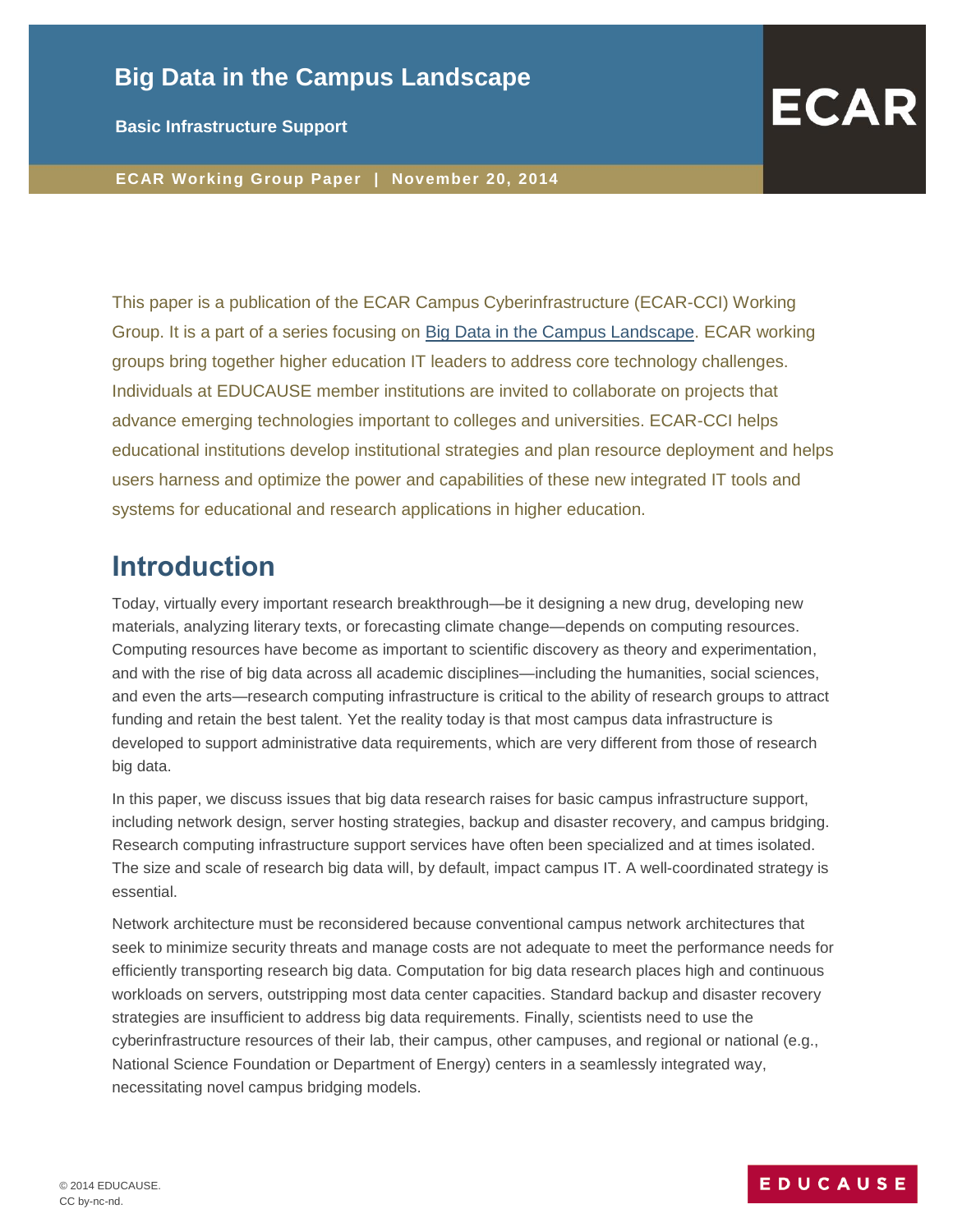We will explore emerging approaches to address these issues. There may not be a common solution for all the issues presented by big data research, but it is becoming clear that the easy approach—or worse, no approach—will negatively impact a university's competitiveness in the era of big data.

# **Network Design**

There is an increasingly well-understood need to maximize the network as a means for efficiently moving big data, particularly but not only in support of the campus research mission. But this need must be balanced with the continuing need to minimize the likelihood that the network could become a security threat, not only for the research big data (including, for instance, big data in health and genomics, where there are special security and privacy complications) but also for other campus data that may be exposed by the network. Another ongoing consideration is to minimize the cost of the campus network as an ordinary utility shared by the entire institution.

Several factors combine to challenge our ability to rapidly move big scientific data sets, necessitating additional requirements for network design:

- First, the size of data—both individual data sets and the aggregate data volumes used in research projects—continues to grow, driven by research needs, by the plunging costs per byte of storage, and by the rapidly increasing precision and sample rates of instruments.
- Second, unlike administrative data, for instance, these data sets are often the subject of collaborations between geographically distant scientists.
- Third, these data sets must often be processed by different high-performance computing systems and related computers in different locations. For example, raw input might be processed by large-scale MPI-based models at an  $XSEDE<sup>1</sup>$  site and then subjected to analysis by campus clusters.
- Finally, while the speed of computer networks does steadily increase, the rate of increase during the early 21st century has not kept pace with the increase in the size of data sets. Simultaneously, there are pressures on campus network engineers to support highly functional firewalls, deep packet inspection devices, and bandwidth limiters to protect data. These two interests—for greater performance to meet big data needs and for more packet-forwarding complexity to meet greater security needs—are in contention with each other.

Add to these factors the common state of limited funding for campus infrastructure, and it is clear that there is a need for new approaches to network design.

These new approaches include several themes. One approach, the Science DMZ, focuses on carving out a small part of the campus network to address the needs of big data movement.<sup>2</sup> As a portion of the campus network topology, the Science DMZ is connected to the campus's wide-area routers in such a way that high-speed, wide-area flows are not burdened by firewalls and other "packet disruption devices." Because it separates the network for use specifically by research big data, the Science DMZ is also an ideal location for file transfer nodes carefully designed to support high-speed, wide-area flows to and from high-performance file systems where key scientific data sets are stored. This approach also reduces pressures on the design and operation of the rest of the campus network.

While the Science DMZ innovates in network topology and organization, software-defined networking (SDN) innovates in switch design and protocols.<sup>3</sup> The key technical idea is to separate the *control* plane (which is often proprietary, with consequently high costs and obstacles to interoperability) from the *data*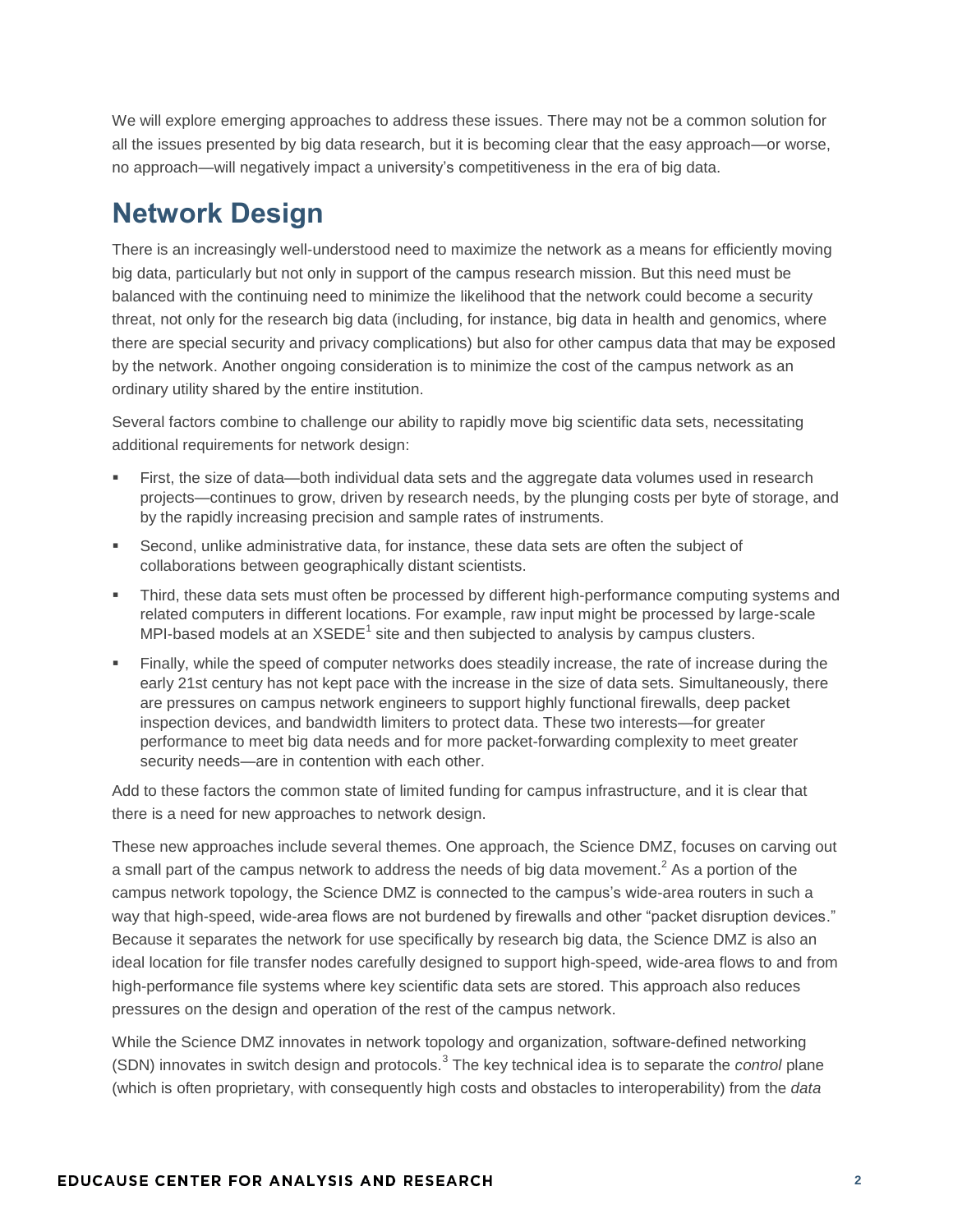plane (where vendor-specific innovation and performance are welcome). Separately, this same technology permits innovative network architectures to be implemented because SDN can be used to implement such architectures, which can then be run on a collection of switches that might come from various vendors but that all support SDN.

## **Findings**

- Conventional approaches to campus networking, optimized for cost-effective and secure networking for the routine work of the campus community, will not likely meet the big data needs of researchers.
- The Science DMZ approach greatly enhances the ability of campuses to address big data networking needs. Several implementations of this approach, some quite simple and some more sophisticated, have succeeded.
- Software-defined networking is emerging as a very promising approach to cost-effectively moving big data.
- The Science DMZ and SDN are complementary approaches.

### **Recommendations**

- Each research university should implement a Science DMZ in a manner using an implementation approach that is in line with the campus's network strategy and is appropriate to the big data needs of its researchers.
- Every research university should keep itself aware of the emerging SDN technology and consider applying it as the technology matures and as needs suggest.

# **Server Hosting Strategies**

Most campus data infrastructure was developed to support administrative data requirements. The conversation about server hosting strategies today usually includes a review on the use of public versus private clouds. Cloud services are maturing, and there is an abundance of cloud-related information, services, and vendors available in the market today. It is likely that most campus CIOs will have to evaluate and determine whether to use specific cloud services. It is important to note that cloud services may be used to provision computing and/or to store data. But putting data in the cloud and doing the computing elsewhere can be problematic, given that getting in and out of the cloud can be expensive and a bottleneck. A case can be made, for example, for putting administrative computing (payroll, human resources, web, etc.) in the cloud—the data are structured and the volume is relatively small. Research big data computing is on a different scale in more ways than just size and complexity. It has different funding models, different cost structures, different support requirements, and—maybe most importantly different technical requirements and patterns of use. For example, a frequent dilemma for cloud providers is the issue of latency. This is currently a significant stumbling block where data generation is integrated with computation. Workflows for instruments such as nucleic acid sequencers and MRIs, for example, are difficult to integrate reliably.

Another significant consideration for research computing is the fact that many of the computing technologies that are used are not well supported by current cloud service providers. This will change over time, but cloud services will probably always lag when it comes to new tools because it does not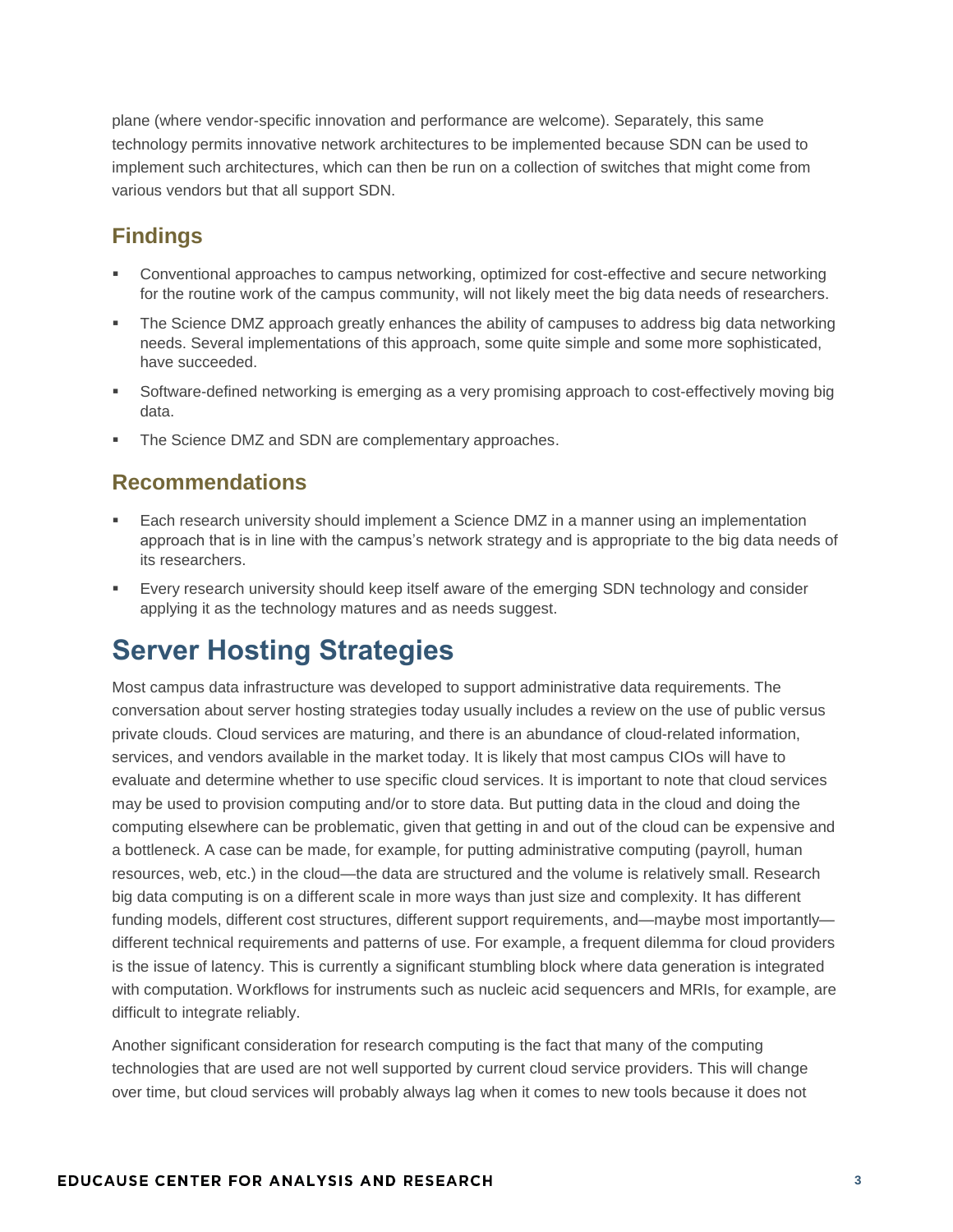make economic sense for the services to support emerging and specialized technologies until high demand requires them. The value of control and flexibility is another important and often ignored issue in discussions about cloud services. Although administrative data and applications are structured and well defined, research data are almost always more complex and the algorithms used are continually refined—hence the need for flexibility and control.

For many institutions, data storage, sharing, and access for sensitive data (i.e., protected health information) are problems that could be addressed by thoughtful partnerships with cloud vendors. For example, a vendor may attest to be HIPAA compliant to support a university's clinical research, but due diligence by the university requires that it conduct its own NIST-based evaluation to document the vendor's ability to secure its data. Cloud vendors have not generally provided this level of access but are now responding to market demand. The university is then able to satisfy dependencies and ensure end-to-end security using its existing standards to offer cloud-based storage services for sensitive data.<sup>4</sup>

Cloud services for research computing are proving useful to satisfy "bursty" computing needs—when the need for resources varies greatly day to day. The typical research computing workload, however, is 24/7 and spans weeks, months, or longer. With this pattern of usage, the economics of cloud services are not favorable. The experience at the Massachusetts Green High Performance Computing Center and at universities has shown that the cost of delivering on-premises research computing cycles for the typical continuous workload can be three to five times lower than discounted rates from cloud services. A key to gaining the advantages of privately operated research computing resources is the ability to operate at a large scale and in a location where power costs are competitive. On a

### **Collaborative On-Premises Models to Support Research**

#### **[MGHPCC](http://www.mghpcc.org/)**

The Massachusetts Green High Performance Computing Consortium was formed in 2010 to improve access to research computing resources and to encourage collaboration between institutions in Massachusetts. The founding members of the consortium are Boston University, Harvard University, MIT, Northeastern University, and the University of Massachusetts, with additional support from private companies and the state government. It is a novel collaboration that continues to evolve and grow. The facility is designed specifically to support research computing and is catalyzing a number of joint research initiatives.

#### [Princeton University](http://www.educause.edu/ero/article/building-modern-computing-infrastructure-princeton-university)

Princeton University developed and implemented an institutional strategy to support research and administrative computing in one facility. Changing economic and organizational factors influenced strategy development and the critical elements behind the successful collaboration between research faculty, the IT organization, and senior administration. This collaboration informed Princeton's decision to build a high-performance computing center to meet the university's research and administrative computing needs now and in the future.

campus, designing the architecture and services to meet both administrative and research computing needs can help achieve an economy of scale.

One area where cloud providers have an advantage today is in automated management of computing resources, which allows them to manage more computers with fewer people, hence at less cost. This gap could be reduced by initiatives such as the Massachusetts Open Cloud project, which seeks to develop openly accessible versions of cloud-provider proprietary automated management systems.<sup>5</sup>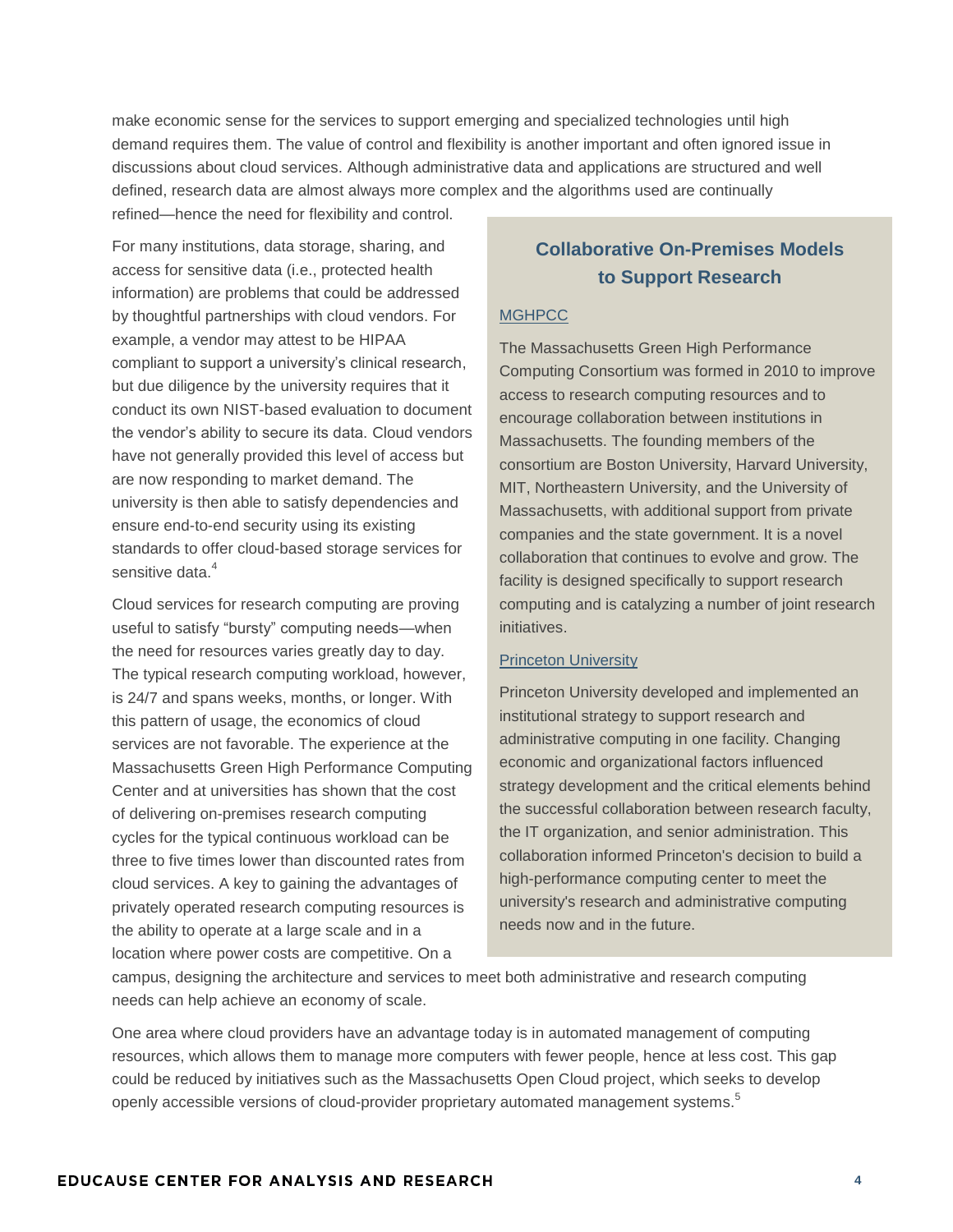### **Findings**

- Big data research computing workloads are typically high and continuous.
- Many needed technologies are not currently well supported by cloud service providers.
- Cloud services that support "bursty" applications are maturing.

### **Recommendations**

- Universities should evaluate cloud offerings for server hosting, at least as a hybrid model, to accommodate sporadic burst compute needs before building or expanding a data center.
- Universities that are expanding or building new data centers should integrate research computing needs in their strategy.

# **Backup and Disaster Recovery**

Backup and disaster recovery strategies for research big data focus on two needs:

- 1. While generating data, a researcher needs to be protected from disaster (data loss).
- 2. When the project is completed, a researcher needs to make enough data accessible so others can reproduce the science or disprove it (data sharing).

Both of these support the principle that research is conducted with reproducibility as a fundamental attribute. One way to accomplish this is by beginning projects with well-documented data management plans that point to clear protocols for backup and disaster recovery strategies. Of course, this presumes that supporting information technologies are in place.

Standard backup and disaster recovery strategies, however, have proven insufficient to address big data requirements. Research big data are typically very large in volume, diverse (structured and unstructured), rapidly acquired, and often variable in quality. As such, traditional backup approaches usually take a long time, must be done more frequently, and cost more. The result is that research data are not always backed up with the same rigor as administrative data. Often we see that research computing home directories and some network shares are backed up but that the bulk of the data are not backed up or are backed up locally by individual researchers because IT cannot do it.

One can say that by identifying research as "different" to justify bypassing administrative computing restraints, we are partly responsible for this current situation. Well, research is different, but in a big data world—where the data are our greatest asset—we all need to work differently. Funding agencies are recognizing this and are including regulatory requirements in grants for data management. (This will be explored further in the Curation paper of this series.) There are many issues to consider that are both technology and process based. What should be backed up? Who should back up the data? How should they be backed up? How are they made available to other investigators? For how long? What uses are best served by private clouds and which ones by public cloud services? Developing a campus strategy for big data backup and recovery requires an interdisciplinary team (i.e., IT, library, research, and finance) to design and deliver.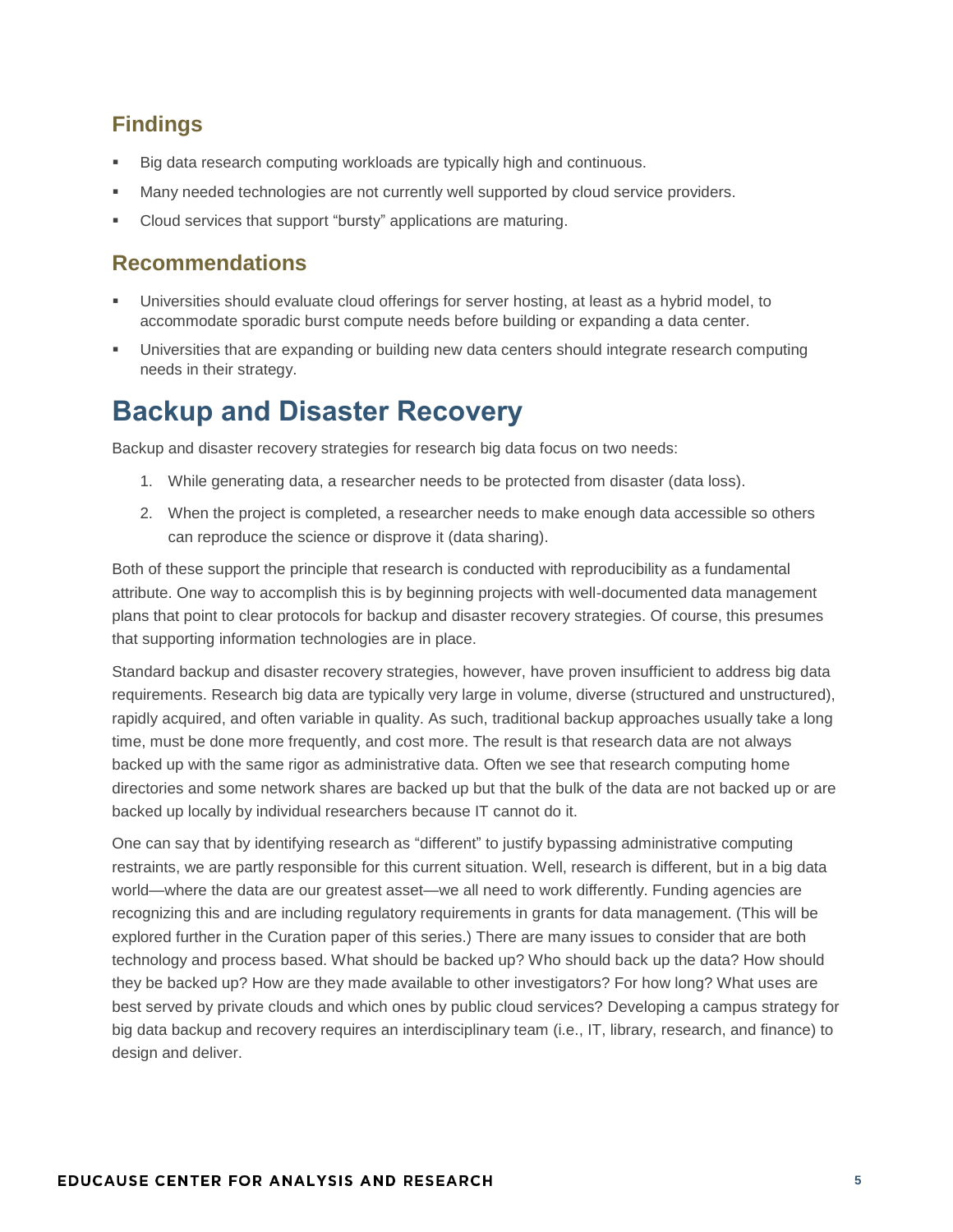### **Findings**

- Typical campus IT services are ill equipped to effectively back up and archive research big data due to their volume, complexity, velocity, and variety.
- The issue is not just about technology. Policy and regulatory requirements must be addressed as well.

### **Recommendations**

- Enterprise backup and disaster recovery strategies should include plans for research big data because they are an important university asset.
- Universities should create multidisciplinary groups—including IT, research IT, researchers, library, finance, and policy—to develop integrated strategies to protect research big data.
- EDUCAUSE should support universities by organizing workshops and resource libraries for documenting and sharing good practices.

# **Campus Bridging**

"Campus bridging" refers to enabling scientists to use the cyberinfrastructure resources of their lab, their campus, other campuses, and regional/national (e.g., NSF or DOE) centers in a seamlessly integrated way.<sup>6</sup> Accomplishing this enhances the effectiveness of the scientist's personal research and, particularly, of collaborative research involving colleagues scattered geographically but united (perhaps over time or for a brief period) in a common intellectual pursuit. Big data are relevant to campus bridging because large, complex, and/or rapidly changing data sets are often used in research, including in cases where participants in the research are scattered and/or where the cyberinfrastructure resources needed to work on those data sets may themselves be geographically scattered. We note that if campus bridging is successfully achieved, then the prospects for our scientists to engage in cutting-edge collaborative research are significantly enhanced. Thus, there is a strong incentive for each university to ensure that campus bridging becomes a successful and even routine experience for our faculty, students, and staff.

Anecdotally, many obstacles stand in the way, including inadequate network performance, lack of data and metadata standards, and lack of interoperability in how data management is structured at different sites. Thus, in a sense, successful campus bridging requires achieving success in each of the three areas that we've already touched on in this paper:

- 1. Success in *network infrastructure* is needed to make possible the rapid sharing of the big data objects that are often used during the course of research, particularly in collaborative research. Similarly, success in networking infrastructure is needed to support the nimble use by campus researchers of local and remote computing resources needed for use with big data objects.
- 2. Success in *server hosting strategies* is needed to support the local computing and storage resources that are necessary to complement remote cyberinfrastructure resources. Otherwise, researchers depend solely on remote resources, thus weakening their impact on scientific communities they care about while also weakening the real and perceived attractiveness of the local campus as a great place to be to do research. Stated positively, successful server hosting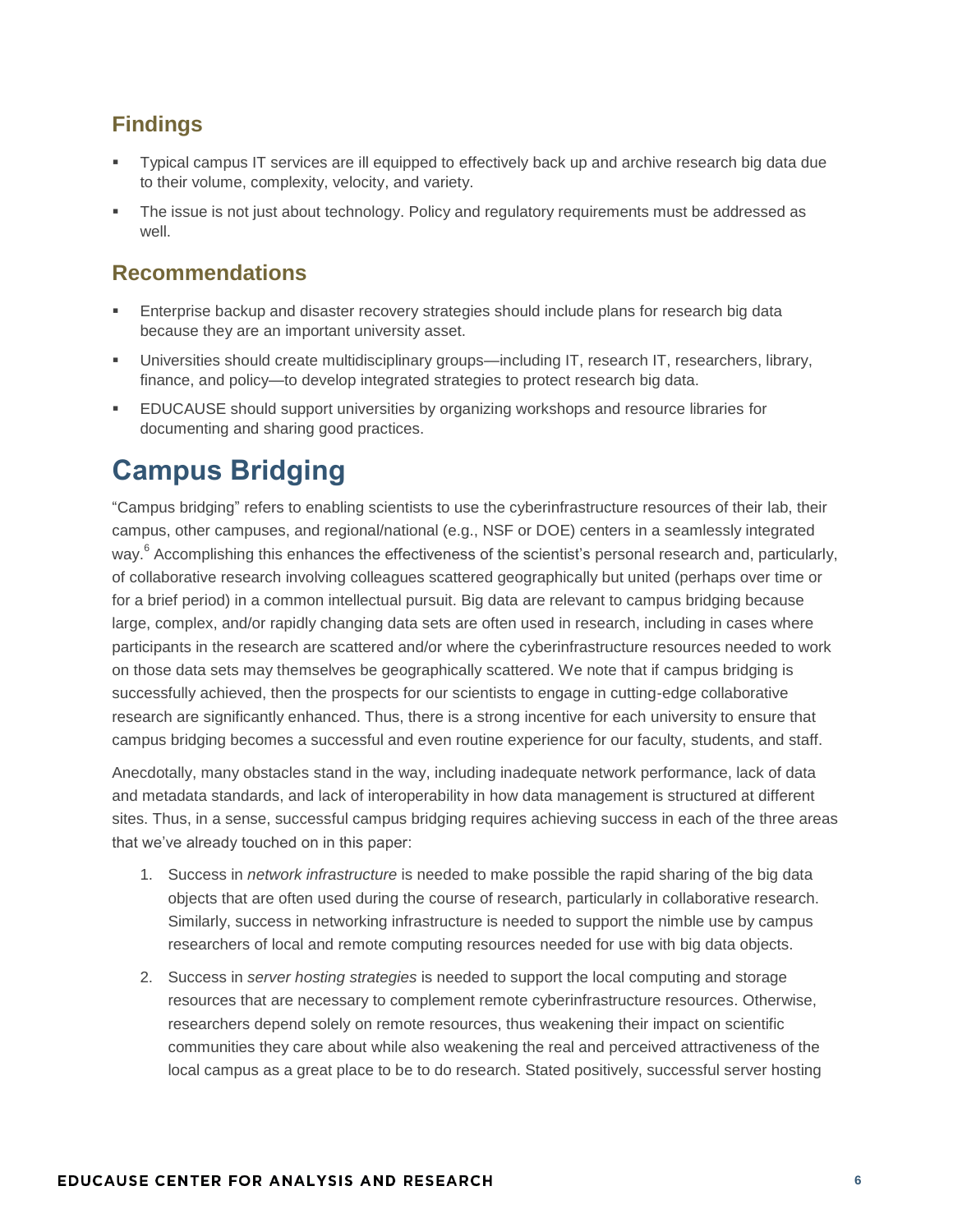strategies permit local resources to be interesting complements to national and other remote resources.

3. Success in *backup and disaster recovery* is needed to ensure that data-intensive research whether conducted with local, remote, or combined resources—can be relied on over a long period of time.

The relationship, however, is bidirectional: Not only does campus bridging require success in these three areas, but it also motivates and in some cases becomes part of the solution. For example, the Compact Muon Solenoid (CMS) high-energy physics community has worked to store its high-value big data objects in a geographically distributed way.<sup>7</sup> By solving problems of metadata, cataloging, and high-speed data movement between geographically distributed repositories, CMS enables a university's scientists to use local and remote compute resources to access and create these data sets, thereby enhancing the value of local storage and compute resources. It also helps solve a difficult problem in backup and recovery in that the cataloging and data-movement parts of the system ensure that key data sets always have multiple geographically distributed replicas.

Fundamental to success in campus bridging is organizing campus support staff to identify and provide helpful support to campus researchers who use national resources such as XSEDE and DoE National Laboratory resources. These staff should be capable of both facilitating the effective use of these remote resources and understanding how relevant local infrastructure does or could strengthen research efforts. In some cases, this might mean removing network bottlenecks. In other cases, it might mean identifying local compute, storage, networking, or visualization resources that could dovetail with remote resources to help campus researchers accomplish things not practical with only local or only remote resources.

### **Findings**

- Most research universities have researchers who benefit from powerful remote compute, storage, and/or data resources. Often, there is only partial understanding between local IT leadership and these researchers.
- **Local IT leadership can break down barriers to the effective use of these remote resources.**
- More interestingly, if more complete understanding emerges between IT leadership and researchers, opportunities to combine the use of local and remote resources can be identified.

### **Recommendations**

- Every research university should organize a means to engage in national resources such as the XSEDE Campus Champions program, $^{8}$  including the strengthening of the understanding of the needs of local researchers and the strengths and weaknesses of local campus infrastructure.
- Every research university should organize parallel efforts targeted at the needs of researchers that use other remote resources such as those of the DoE National Labs.
- Where practical, local campus cyberinfrastructure should be designed to dovetail with these remote resources.